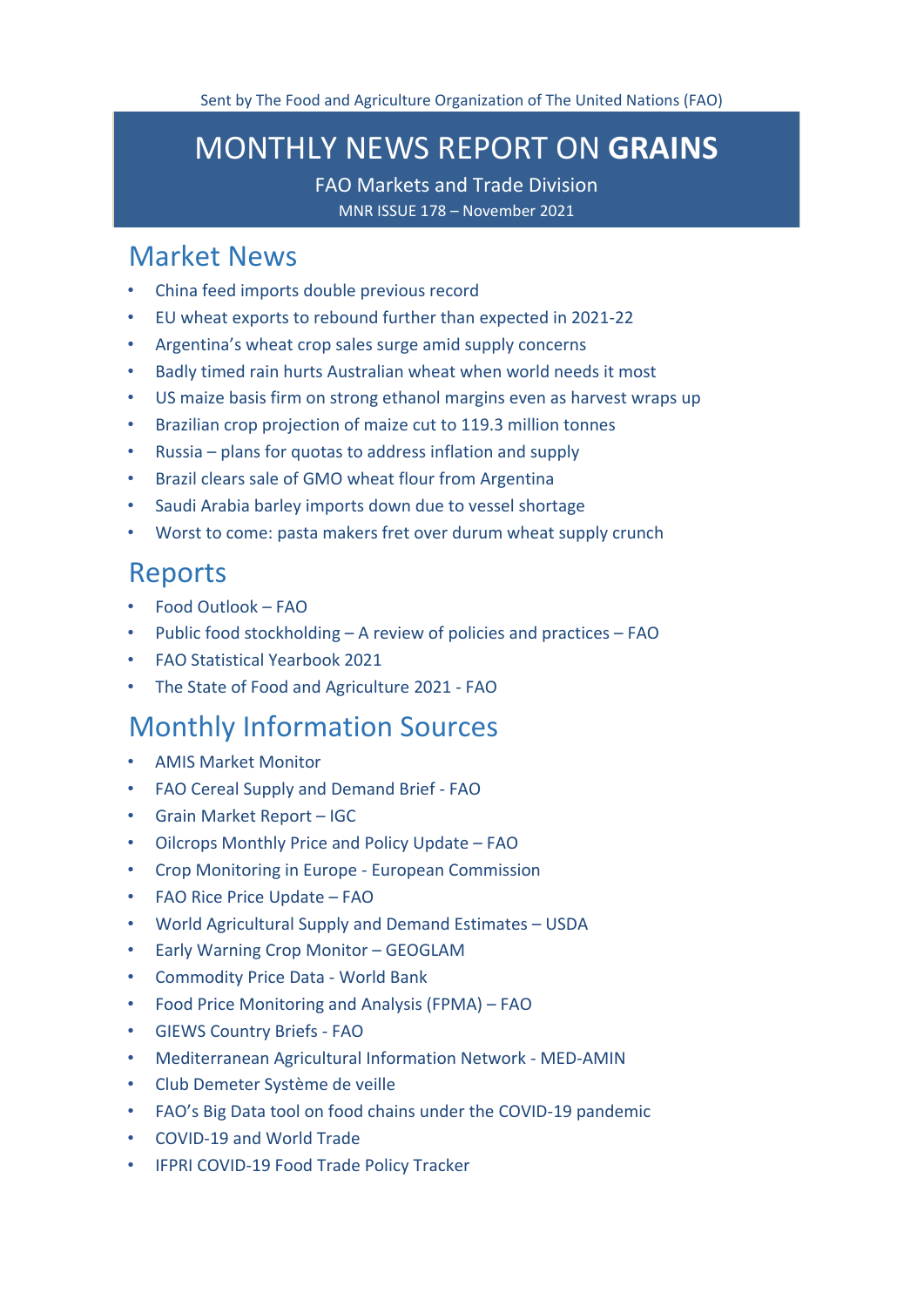## <span id="page-1-0"></span>Market News

### <span id="page-1-1"></span>**China feed imports double previous record**

29 November – Graincentral.com

Full year China Customs data show October 2020 to September 2021 imports of coarse grains, that is, corn, sorghum, and barley (Figure 1) totalled 50.2 million tonnes (Mt), doubling the previous record set in 2014/15.

Imports of corn and barley each reached new highs, while sorghum reached the secondlargest volume on record.

Major suppliers for corn were the United States 69pc and Ukraine, 29pc; for sorghum US 77pc, and Argentina 14pc; for barley, Canada 29pc, France 26pc, and Ukraine 26pc. The import growth can be attributed to a convergence of events. Aside from the implementation of the US- China Phase One agreement, the recovery in the swine sector from African swine fever (Figure 2) favoured the use of corn in feed rations and drove domestic corn prices higher.

The run-up in prices widened the spread between imports and domestic corn, making imports highly profitable. Higher prices also boosted imports of sorghum and barley. These corn substitutes are not genetically modified, making imports and use less administratively burdensome.

Since June 2021, domestic corn prices have declined but are still above a year ago despite expectations of a record harvest this fall.

Imports of non-grain feed ingredients (NGFI) also grew from the prior year.

Strong cassava imports can be attributed to high domestic corn prices as feed mills and fuel ethanol plants may have turned to a cheaper alternative to domestic corn. Imports of distillers' dried grains (DDGS) improved from a year ago but were small as the antidumping and countervailing duties on US DDGS remain in place.

Imports of dried peas, used as a protein source in feed rations, continued to set new highs.

[back to top](#page-0-0) 

### <span id="page-1-2"></span>**EU wheat exports to rebound further than expected in 2021-22**

26 November – Agrimoney.com

European Union soft wheat exports will rebound this season by more had than expected, officials said, as they cut their forecast for the bloc's end-of-season inventories, but offered some early hope for the 2022 harvest.

The European Commission lifted by 2.0m tonnes to 32.0m tonnes its forecast for the bloc's soft wheat shipments in 2021-22, as started in July.

That took the forecast 4.60m tonnes, or 16.8%, above the year-before total, despite what would appear – from official data – a flat start to this season.

EU soft wheat exports so far in 2021-22, at 10.27m tonnes, are running only 3.9% ahead of last season's pace, despite a bumper start to shipments to Egypt - up nine-fold at 1.20m tonnes, thanks to strong purchases from Romania.

However, the 2021-22 include incomplete data for France, the EU's top exporter, where technical problems have been blamed for the void.

According to Refinitiv, France has exported 3.23m tonnes of soft wheat so far this season, well above the 822,592 tonnes that the commission is reporting.

Factoring in the higher figure implies an EU soft wheat export pace some 28% above that a year ago.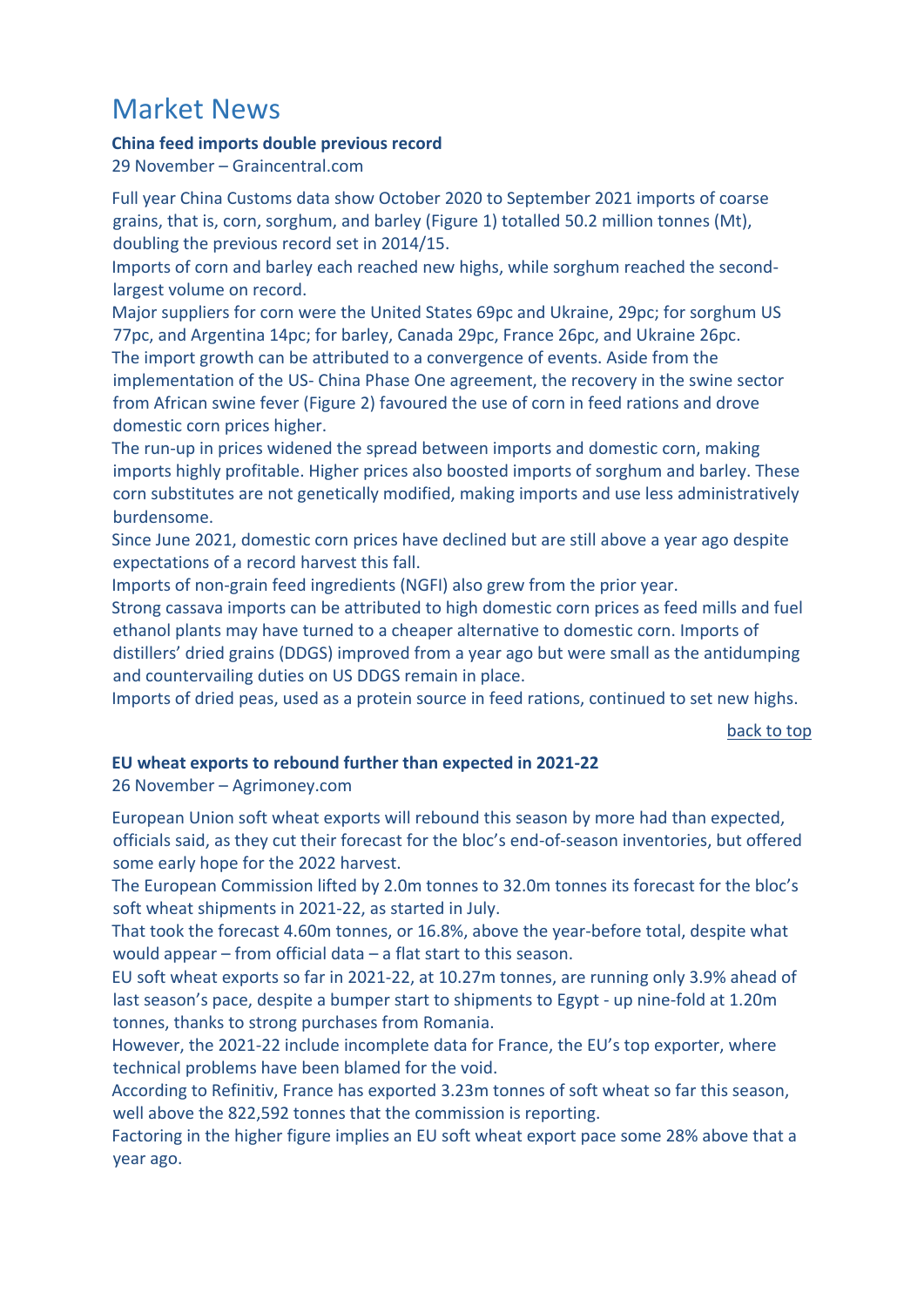The extra EU supplies will come in part at the expense of domestic consumption, but also mean smaller stocks, the commission said, cutting its forecast for carryout inventories by 1.2m tonnes to 12.7m tonnes.

This would nonetheless represent a 3.80m-tonne rebuild from last season, when the French harvest, as well as that in some neighbouring countries, was curtailed by weather setbacks, including a poor autumn sowings period.

For the 2021 harvest, EU soft wheat area recovered by 1.0m hectares to 21.7m hectares. Plantings for the 2022 harvest may have risen further, the commission said, noting reports that "soft wheat area is expected to increase, but moderately".

It said that the sowings campaign had been "completed on time or with limited delays in the north and centre of EU" - but highlighted as curbs to area growth "uncertainties on fertilizers availability", and "record high prices of rapeseed", a big rival to wheat in autumn sowings programmes.

Separately, Origin Enterprises, which owns the Agrii agronomy chain, reported that Polish sowings of winter crops overall were "forecasted to be broadly in line" with last year's, but Romania's were "expected to be 6.1% ahead of the prior year at 3.1m hectares".

In Romania - one of the EU's biggest wheat exporters, with shipments of 3.57m tonnes so far this season - "despite a delay to winter plantings because of some localised dry conditions, favourable conditions in October allowed for catch up activity in-field", Origin Enterprises said.

However, analysis group Strategie Grains has taken a more conservative view of EU soft wheat sowings, last week downgrading by 140,000 hectares to 21.64m hectares its forecast for 2022 area – taking it narrowly below the 2021 total.

"Soft wheat acreage is forecast slightly smaller than last campaign in most EU countries," said Strategie Grains, which like Agrimoney is owned by AgriBriefing.

The analysis group noted setbacks from volatile weather in the Baltic countries, while adding that "the spike in fertilizer prices is of particular concern because it reduces the potential profit margins of crop growers for the 2022 harvest.

"In addition to surging operating costs, fears are emerging around potential delays in delivering fertilizer orders to farms."

#### [back to top](#page-0-0)

#### <span id="page-2-0"></span>**Argentina's wheat crop sales surge amid supply concerns**

25 November – Argusmedia.com

Argentina's 2021-22 export wheat sales have almost doubled on the year, driven by concerns over a tightening global milling wheat supply outlook.

Argentinian farmers sold nearly 400,000t of wheat in the week to 17 November, with 346,000t bound for export, agriculture ministry data show.

New-crop export wheat sales now stand at 10.31mn t, up from just 5.76mn t at the same point last year, as importers try to secure milling wheat volumes amid uncertainties over Australian crop quality and expectations that Russia will further tighten export restrictions. Heavy rain in eastern Australia continues to disrupt harvesting, reducing crop quality, and about 40pc of Australian wheat from the 2021-22 crop could be unfit for milling. Meanwhile, Russia  $-$  the world's largest wheat supplier  $-$  is expected to introduce a wheat export quota in February, while modifying its floating export duty formula to impose higher taxes if global prices rise further. This could exacerbate already tight global milling wheat

supply.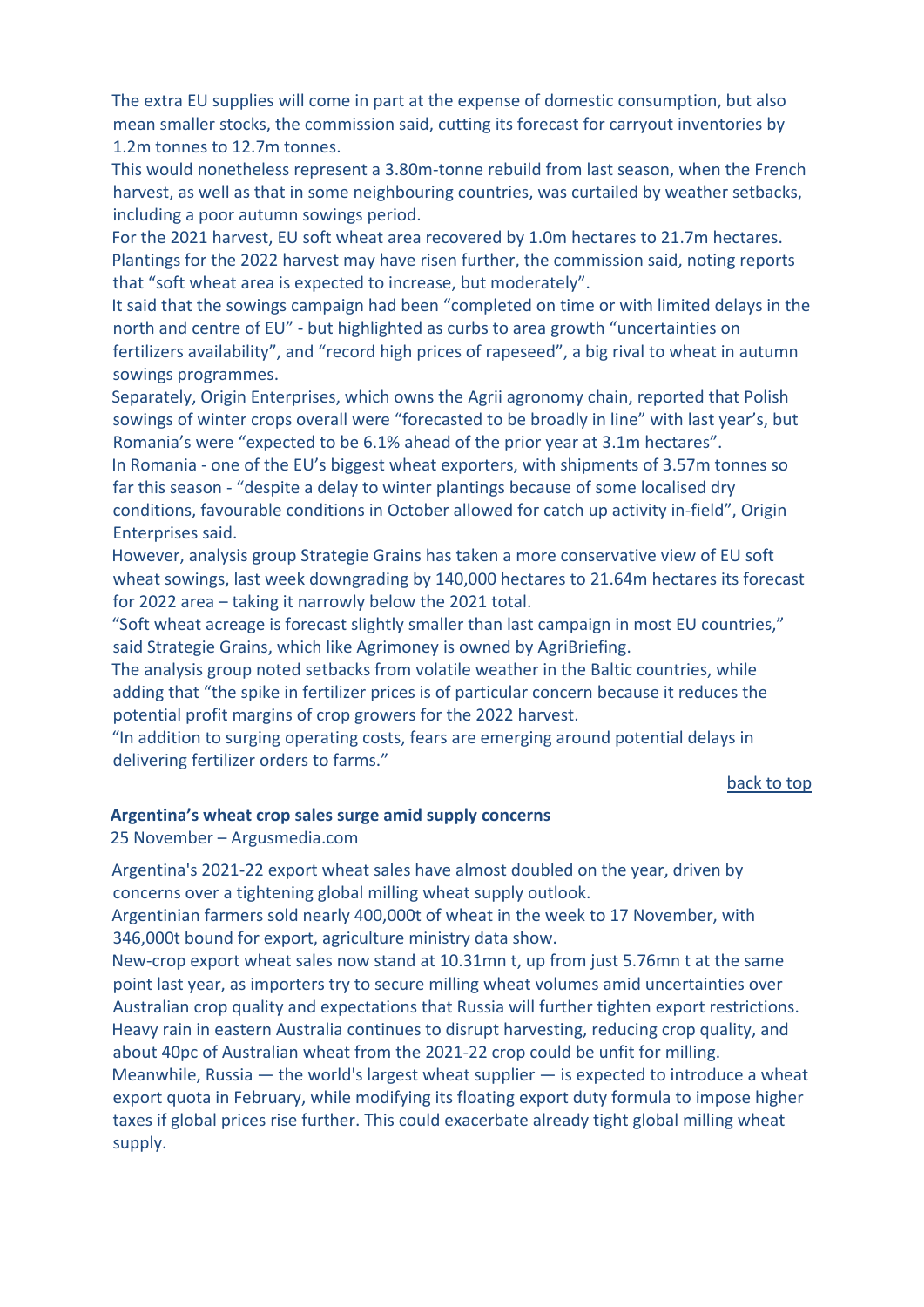Meanwhile, Argentina is on track to harvest a bumper wheat crop of 19.8mn t in 2021-22, according to the Buenos Aires Grains Exchange (Bage). This is slightly lower than the US Department of Agriculture's forecast of 20mn t. USDA also sees exports hitting a record, at 13.5mn t.

Despite delays in harvesting caused by rain, Argentina's wheat crop conditions remain promising, with 59pc rated 'good-to-excellent' on 17 November, compared with just 17pc a year earlier, Bage said.

With Argentinian wheat in such high demand, Brazil — which usually absorbs just under 50pc of Argentinian wheat exports — could face stiff competition from other importers. Argentina's new-crop corn sales are also robust, with 595,000t sold in the week to 17 November, up from 412,000t the previous week.

This takes overall 2021-22 Argentinian corn sales to 10.71mn t, up from 10.29mn t a year earlier, with 10.64mn t bound for export.

Favourable weather continues to drive expectations for record production in 2021-22, with 91pc of the crop rated 'good-to-excellent' on 17 November. Argentinian corn production is forecast to hit 54.5mn t this year, with exports projected at 39mn t, up by 500,000t from 2020-21, according to USDA.

But Argentina's new-crop soybean sales slowed further, to just 110,000t on 11-17 November. Total sales of the 2021-22 soybean crop continue to lag last year's by about 846,000t, with 3.25mn t sold by 17 November. About 374,000t was headed for export, while 2.87mn t was sold to domestic crushers.

[back to top](#page-0-0) 

#### <span id="page-3-0"></span>**US maize basis firm on strong ethanol margins even as harvest wraps up** 24 November - Platts

The corn basis in key US markets was firm in the month through Nov. 22, even as the current marketing year 2021-22 (September-August) harvest is coming to a close, because of strong ethanol production over the recent weeks and farmers' reluctance to sell. The basis is calculated by finding the difference between the spot and futures prices of a commodity. A narrowing negative basis range and a widening positive range typically indicates strong demand or supply shortage or a combination of both.

The average corn basis in the state of Iowa, the largest producer of corn in the US, was 19.87 cents/bushel under the Chicago Board of Trade's December corn contract for the current month as of Nov. 22, with the five-year average for November at 33 cents/bu under the CBOT futures contract, data from the Iowa Department of Agriculture and Land Stewardship showed.

"The two factors that are controlling corn basis are very high ethanol margins and farmers not selling," Pete Meyer, head of grains and oilseed analytics at S&P Global Platts Analytics said. "They will not sell now until January for the most part just because of tax implications for 2021."

Farmers will wait until January to make their sales to avoid taxes in 2021, Meyer said. The leading factor for the current strength in corn prices was, however, high ethanol margins. Corn is the primary feedstock for ethanol in the US and nearly 40% of the country's corn output is consumed by the ethanol industry. Ethanol is usually blended with petroleum fuels but can also be used on its own.

Ethanol production in the US was over one million barrels for the sixth straight week to Nov. 12, according to the latest data released by the US Energy Information Administration.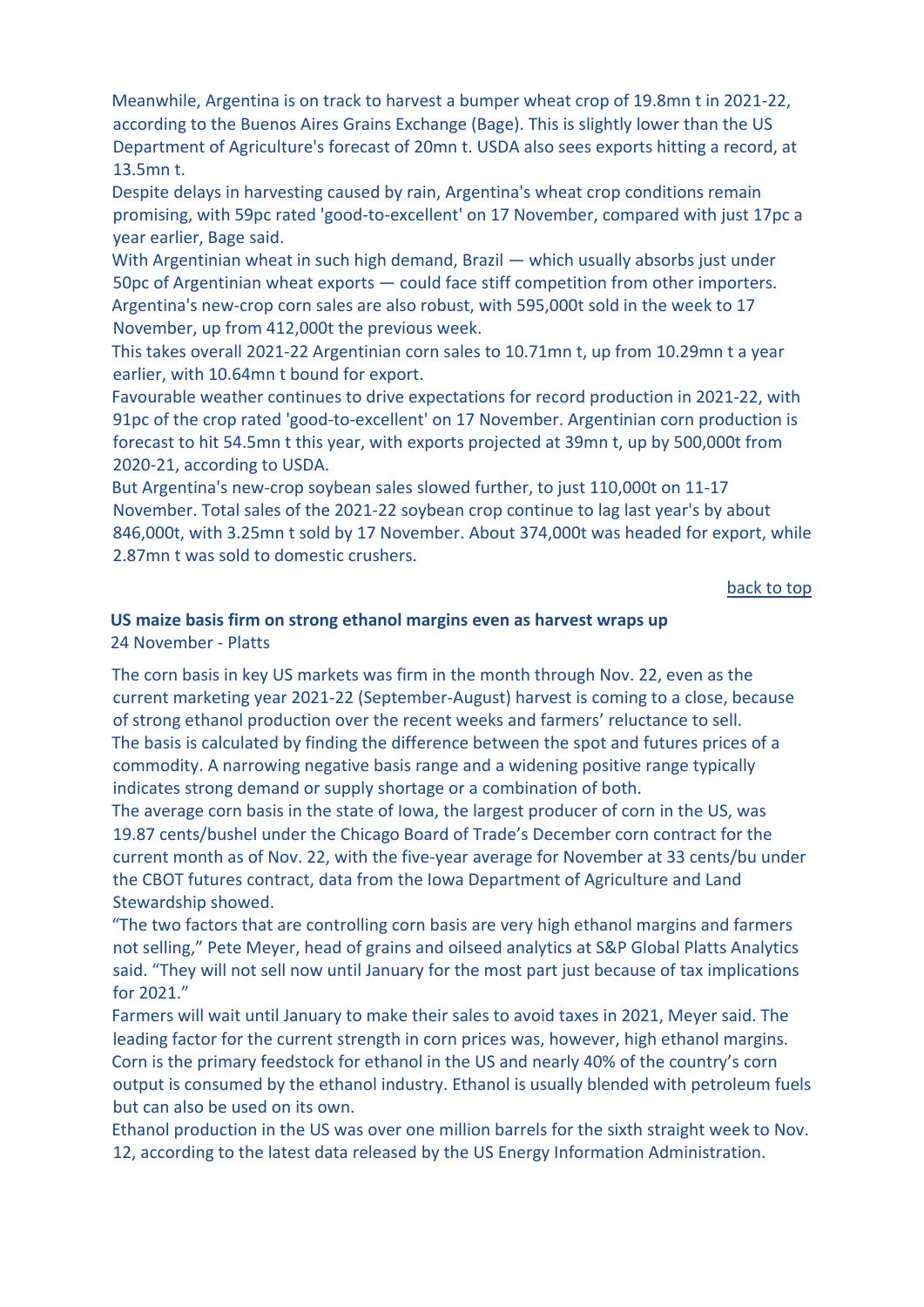Prior to the COVID-19 outbreak in 2019, US weekly ethanol production was at or above one million barrels for 43 out of 52 weeks. Weekly ethanol production in 2021 was at or above one million barrels for just 18 weeks out of 46 weeks through Nov. 12.

"October was a banner month for US ethanol producers, dominated by sky-high ethanol prices, extraordinary manufacturing margins, and near-record output," Platts Biofuels Analytics Global Manager Corey Lavinsky said. "Chicago ethanol prices soared above \$3/gal for the first time since April 2014, closing at \$3.08/gal on Oct. 28."

Unseasonably high driving demand, despite the end of summer driving season, and a robust export program have supported ethanol prices, Platts reported earlier this month.

"US ethanol production rose from 2020 to 2021 and will increase again in 2022," Lavinsky said. Ethanol prices and manufacturing margins will subside as inventories build, which is typical at the end of the year, he said.

Ethanol producers are also waiting for COVID-19 relief payments promised by the US Department of Agriculture heading into the new year that should boost the industry. "Nearly all ethanol in the US is made from corn so the recent surge in ethanol production is an exciting development for corn growers," said Lavinsky.

The USDA in its most recent World Agricultural Supply and Demand Estimates report increased its estimate of corn use for ethanol and its by-products in the MY 2021-22 season to 5.25 billion bushels, from 5.2 billion bushels.

ADM's end-October announcement that it entered into an agreement with Gevo to supply 900 million gallons of ethanol annually for conversion into sustainable aviation fuel starting 2025 provided a 'feel good' factor and contributed to corn's price strength, Platts Analytics said in its November Global Biofuels and Agriculture Outlook.

The prices also had some deferred strength from September, when fertilizer prices for fall and spring were in focus, according to the outlook. Unusually high fertilizer prices provided sentimental support to corn prices amid rising concerns about price and availability of fertilizers, as US farmers start spring plantings.

Corn being a fertilizer-intensive crop offers lower returns currently, compared with soybeans, as fertilizer prices soar to near-record highs.

A 3 million acre shift away from corn to soybeans is possible in the US, with both corn and soybean acreage at around 90 million acres in MY 2022-23, according to Platts Analytics.

[back to top](#page-0-0) 

#### <span id="page-4-0"></span>**Badly timed rain hurts Australian wheat when world needs it most**

23 November – Bloomberg.com

Those fretting about the global scarcity of high quality wheat have one more reason to worry: heavy rains at the wrong time in Australia, one of the world's biggest exporters of the grain.

Just as farmers were set to head into the fields and pull off a bumper harvest, sheets of heavy rain have battered crops across major growing regions in the country's east, bogging down machinery and raising the risk of hefty downgrades that are likely to worsen a worldwide shortage of milling wheat.

The torrential downpours are typical of a La Nina weather event, which the Australian Bureau of Meteorology said on Tuesday had now commenced. The phenomenon brings above average rainfall to eastern and northern areas of Australia and to Southeast Asia, and dry weather to parts of the Americas.

"There's no doubt that everyone is downgrading wheat, to the point where we are going to get 200% to 300% more feed wheat than a normal year," said Ole Houe, chief executive of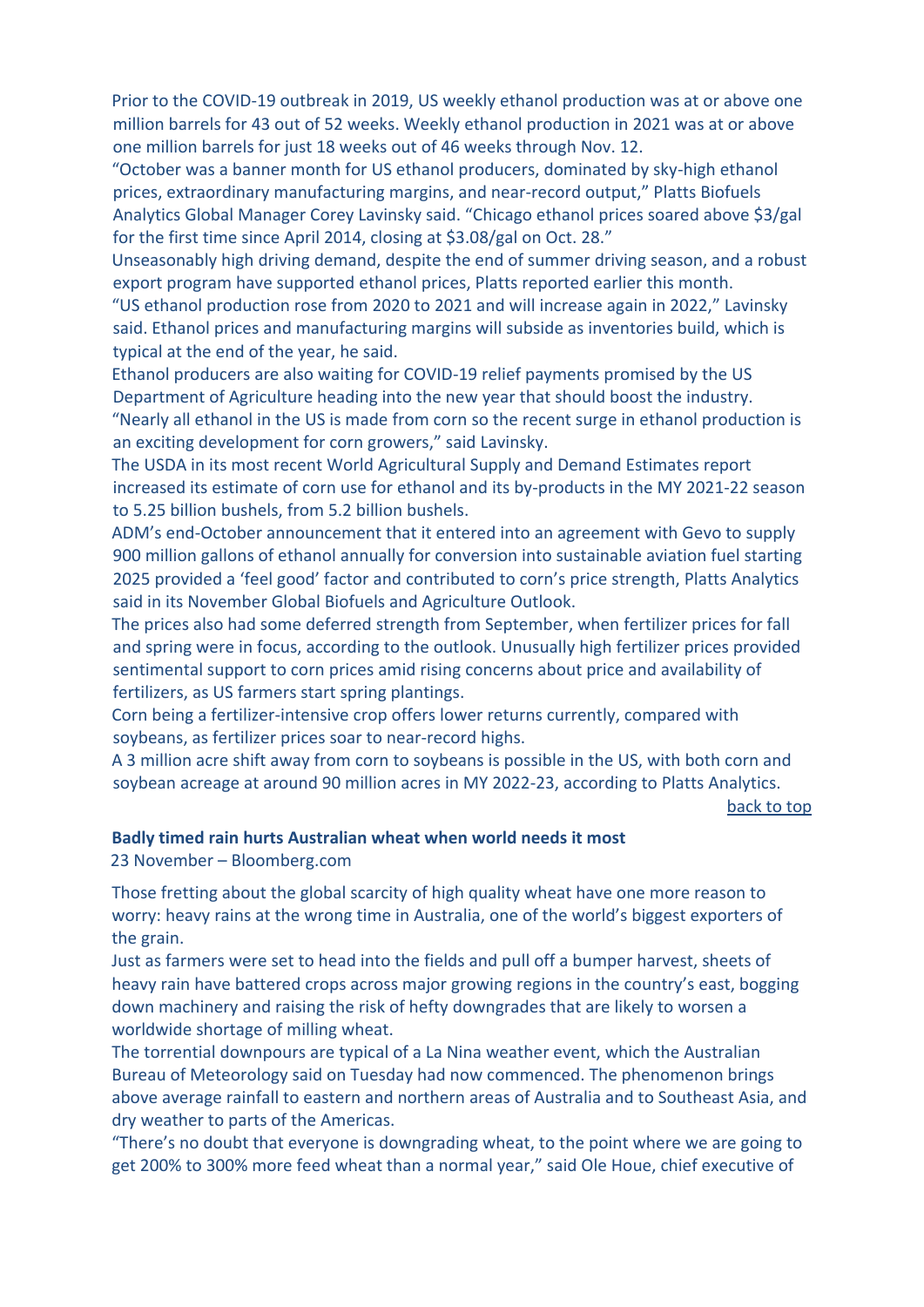IKON Commodities. New South Wales state would be facing the greatest losses with around 30%-40% of total output at risk of being low-grade animal feed -- up from around 8% in a normal year, he said.

Still, Australia is on track to produce a record 37 million tons of wheat this season, according to IKON, with output from Western Australia largely unaffected by the torrential rains. If conditions remain the same during the season, only 15%-20% of the national crop is likely to be downgraded to feed, said Houe, who added that even the feed will be met with "plenty of demand."

"Will it reduce our exports? Probably not. Will it keep prices high for the quality? Yes it will," he said. "Is it a big deal? You betcha."

IKON's forecast for wheat production is above some other predictions. The U.S. Department of Agriculture, for example, estimates the crop at 31.5 million tons, down from last year's record 33 million tons, but still one of the largest ever.

While the damage doesn't yet look quite as bad as the downpours in 2011, which resulted in severe downgrades to around 75% of the New South Wales crop, a dearth of higher-quality supplies globally has led to the market banking on the Australian harvest for relief, with a particular focus on the east coast which tends to grow varieties with higher protein content than western regions.

The red hot demand has pushed benchmark prices in Chicago to multi-year highs. Meanwhile, the deteriorating situation is driving up prices Down Under, with futures for Eastern Australia Wheat jumping to the highest since 2019.

"The general protein-quality profile of the actual crop is lower than a normal year and in many years that doesn't matter," Houe said. "But given we've lost access to a lot of the Russian grain this year, we had trouble with the Canadian crop, we were kind of looking at Australia for this high-protein wheat."

[back to top](#page-0-0) 

#### <span id="page-5-0"></span>**Brazilian crop projection of maize cut to 119.3 million tonnes**

23 November – News.safras.com.br

Brazil's 2022 crop has an excellent production bias. In this November update, Safras & Mercado reduced its forecast from 122.5 to 119.3 million tons of potential. The cut could suggest some concern. However, for the time being, this is just an adjustment to what is happening at the moment in terms of the profile of the area to be planted and technology. The combination of the summer crop in good progress and the second crop in a good window keeps projections positive for this year. The doubt is really about the technology profile to be applied by growers to the next second crop.

The Brazilian summer crop is forecast to take place under good to excellent conditions. The rains in September and October occurred within the possible schedule for summer planting and crop development. The first half of November continued with excellent conditions for development between Santa Catarina and the Northeast region of Brazil, as well as in Paraguay. So far, no severe problem has been detected in Brazil's Center-South for this summer, but reaped corn should only reach the market from March.

Rio Grande do Sul was mentioned last week as a potential candidate for production losses. Well, the phase of most crops in the west of the state is really decisive, under pollination and going into silking, while later crops are already entering the early stage of pod filling. Therefore, this stage is really decisive for production.

Areas with more problematic soil and less technology may suffer from a few days of drought. However, it rained in most of the state last week. For the time being, we are far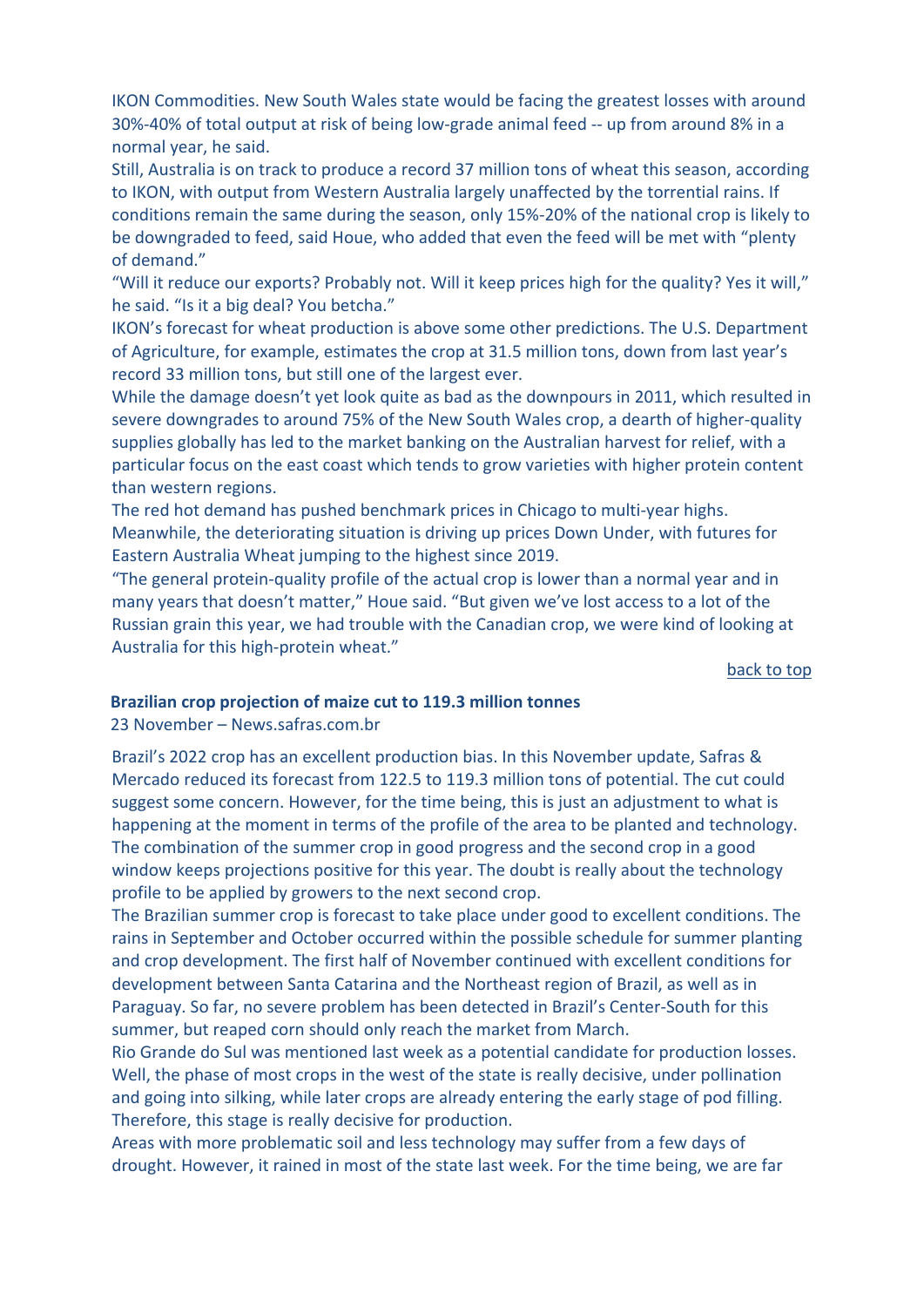from any potential loss of general production in the state, considering that December will be an important month for these crops that are in process of silking and pod filling. It needs to rain.

Therefore, the summer crop in the Center-South region is now estimated at 25.7 mln tons against 21.6 mln tons in 2021, awaiting, of course, the weather conditions of December and January. The situation is also very comfortable at the moment for Matopiba's summer crop. 2022 second crop, in turn, offers the first big sign of good production potential, which is the planting of soybeans in a good window. This offers a harvest condition for soybeans already from January. The first crops in Mato Grosso are usually followed by cotton planting, but they keep a very good space for planting the corn's second crop.

The key point for the 2022 second crop is that we are still very much dependent on this scenario of the input market, be it in terms of price conditions or deliveries. Growers needed to accelerate sales of available corn, to buy raw materials in cash to have some guarantee of delivery in time for planting in 2022.

Production costs are rising to levels of BRL 55 to 65 a bag depending on the degree of technology, but applying technology. With market prices ranging from BRL 60 to 75 a bag depending on the region for the 2022 second crop, the situation is looking tight to ensure positive results. Failing to plant is unlikely. In some locations in Paraná, Mato Grosso do Sul, and São Paulo, wheat may be an alternative for having lower costs and better prices at this time.

So, the 2022 second crop area should not show growth this year, at first. We should reflect that there is still time for this decision, and maybe it will involve the arrival of inputs to growers by January. Moreover, they expect an improvement in prices to make the barter viable and move forward with planting decisions. With difficulties in guaranteeing the delivery of inputs and with lower prices for the 2022 second crop, barter business ended up being slower this year, and this also impacts the planting decision.

So, the area to be planted will practically remain stable compared to last year, which is an area very close to a record. The big doubt, which is hard be evaluated in numbers, is the cut in technology, which will inevitably occur on the average of national crops. With good sales of seeds, already carried out in all second-crop regions, the only question is the technology use. Therefore, we are containing for a little longer the productivity projections for the second crop and we should monitor the situation in the first half of next year. A crop with the application of lower technology, to reduce costs, in a good climatic condition, could bring productivity averages of 70 to 90 bags/hectare for this 2022 second crop. Of course, next fall will define this production scenario. Besides, this situation is not generalized, as many growers had already purchased inputs and guaranteed the planting. This whole situation also involves the second crop in Matopiba, which, at first, could have the same production profile.

Thus, the Brazilian crop with 119.3 million tons must be a new record, despite being lower than the previous estimate.

[back to top](#page-0-0) 

#### <span id="page-6-0"></span>**Russia – plans for quotas to address inflation and supply**

16 November – Farmonline.com.au

In a week when the US Department of Agriculture (USDA) released the latest chapter in its intriguing, but never-ending, world agricultural supply and demand saga, it was Russia that took centre stage.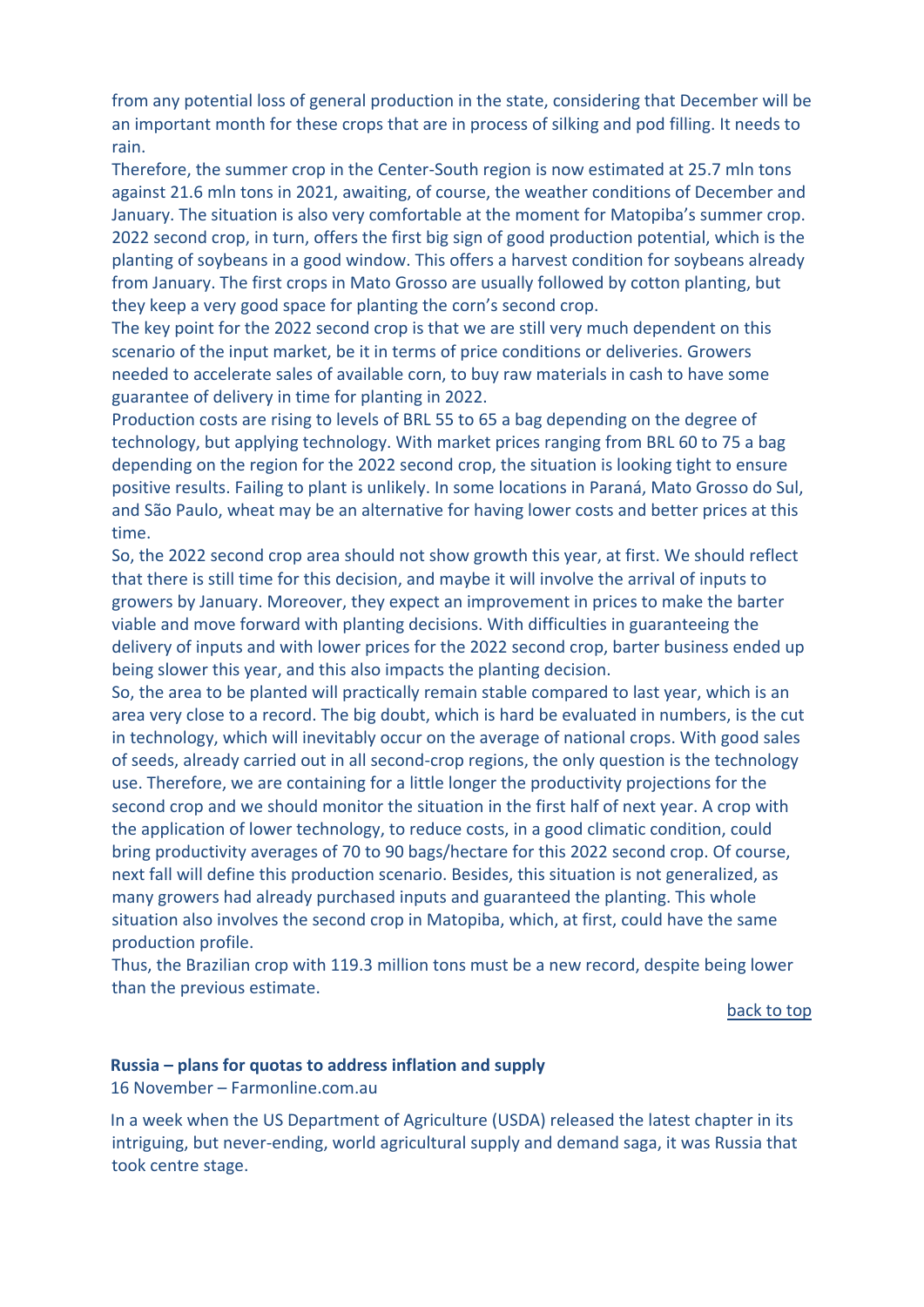Russia has confirmed plans for the introduction of grain export quotas in the New Year, along with possible changes to the existing export duty.

The escalation of export restrictions comes as food inflation in Russia runs at a five-year high, and global wheat prices continue to rise in a concerted effort to ration supply. The new measures are being introduced in a bid to cool inflationary pressures by boosting upcountry stocks and increasing supply to domestic consumers.

The Russian Agriculture Ministry's announcement on Wednesday last week initially led to a degree of market confusion around the actual start date of the proposed quotas, making mention of January.

But it is now believed that the finer details of the export restrictions on a range of commodities, including wheat, will be determined in December and announced in January. The new export quotas are expected to start on February 15, as previously mooted, and run until the end of the 2021-22 marketing year on June 30.

The size of the wheat quota will be determined by two things - final 2021-22 production and the pace of exports in the first six months of the marketing year.

In late October, the Russian government reduced its wheat production estimate to 75 million tonnes, which would be 10 million tonnes lower than last season.

This is broadly in line with market estimates, with Sovecon at 75.5 million tonnes; IKAR in the 75-75.6 million tonne range; and the USDA at 74.5 million tonnes - which is up 2 million tonnes from its October forecast.

In last week's communique, the Russian Agriculture Ministry also stated that the existing floating export duty formula may be modified to impose higher taxes if global wheat prices got close to the US\$400 per tonne level.

Russian 12.5 per cent protein wheat was quoted as high as US\$340/t free-on-board (FOB) for December shipment at the close of last week, which was up by about US\$100/t since the start of the current marketing year.

Moscow introduced the floating export tax in June this year, with its magnitude determined by the Agriculture Ministry weekly.

It is based on a formula that applies a 70 per cent tax to the difference between the government-determined base price and the current market price.

The tax is currently set at US\$69.90/t for the November 10-16 period.

This will rise a further US\$7.20/t to US\$77.10/t for the week ending November 23.

If the global wheat market continues to rally, which is highly probable given the current supply and demand imbalance, and Moscow decides to tweak the formula, it has two options.

It can either reduce the base price - currently at US\$200/t for wheat - or it can raise the 70pc tax rate.

Or the government could do both, such is the unpredictability of the authorities in Moscow. The conundrum for Russia is a tightening global wheat balance sheet, which is clashing with a poor domestic production year.

Russia has been the world's biggest exporter of wheat in recent years.

Importers want Russian grain, but Russian farmers are refusing to sell.

They know that as world wheat values rally, the exporters can pay more for their grain. Theoretically, the grower bid should be 30 cents higher for every dollar increase in the export price.

But if the exporter is squeezed, it will likely be more.

The Russian government gets the other 70 cents of course.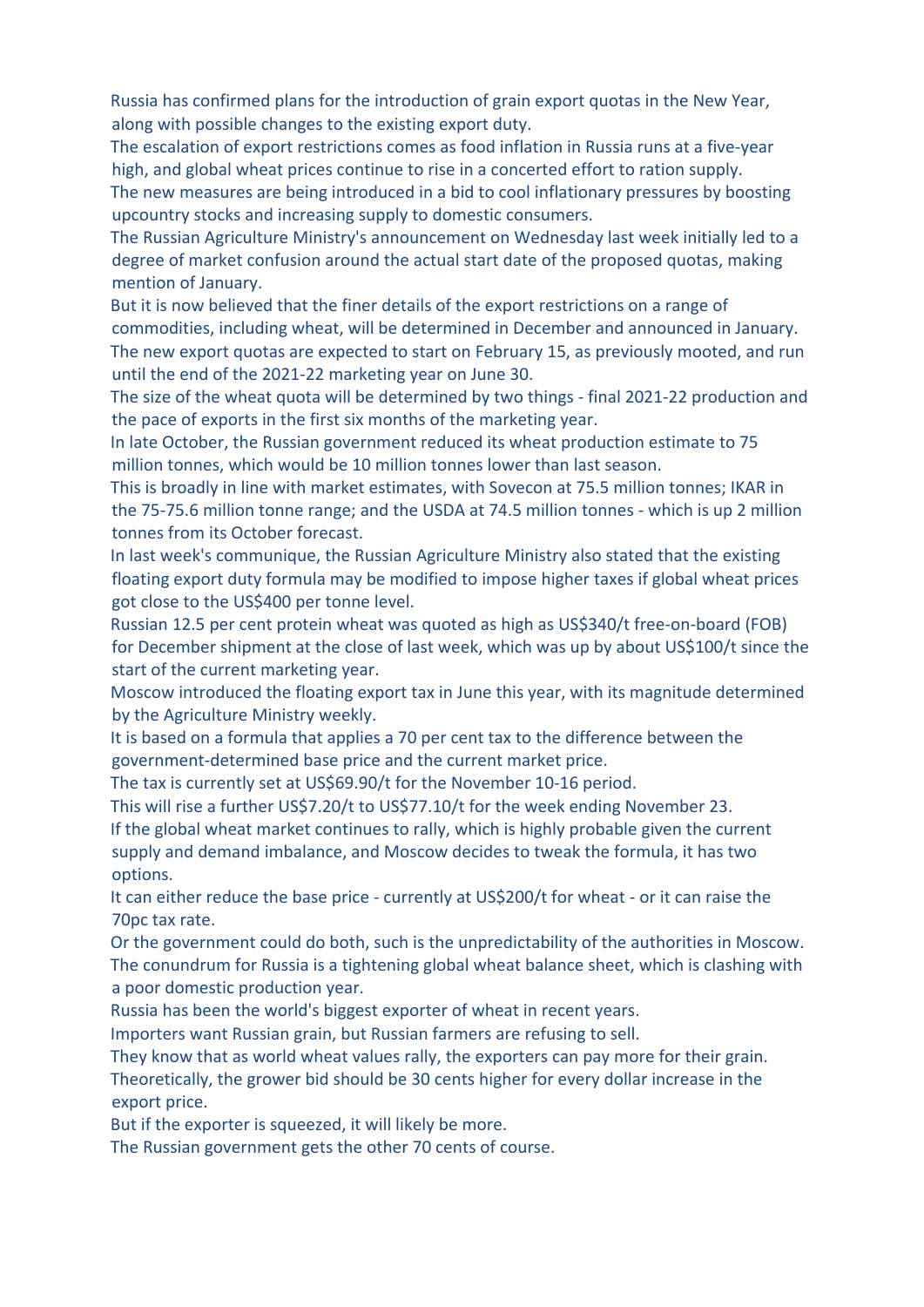Russian wheat exports reportedly totaled 15.3 million tonnes in the first four months of the 2021-22 marketing year, although it is difficult to get accurate and timely data.

That is almost 19pc lower than the 18.8 million tonnes that was shipped in the same period last season.

With the export tax increasing substantially every week, wheat shipments from Russia's Black Sea ports are already slowing.

And, as the winter freeze sets-in across Europe, it will be impossible to maintain the current pace of wheat exports.

Even 3 million tonnes per month would be quite an optimistic outcome and would put exports at 25.8 million tonnes by the time the quota is introduced on February 15.

When the flat export tax of US\$60/t was introduced early this year, Russia only exported 2.5 million tonnes of wheat in the March to May period.

This season, the floating tax could be US\$100/t - or even more - by New Year.

The latest market talk out of Russia is a wheat export quota possibly as low as 5 million tonnes for the February 15 to June 30 period.

This is much lower than earlier suggestions of 1.5 million tonnes per month.

The former would put 2021-22 exports at 30.8 million tonnes, which is slightly lower than the Russian government's export target of 31.5 million tonnes.

And the latter would put exports slightly higher at 32.6 million tonnes by the season's end. However, both scenarios are still much lower than the USDA.

Despite all the talk about increased export restrictions, the USDA raised its Russian wheat export forecast by 1 million tonnes to 36 million tonnes in last week's monthly supply and demand update.

Sovecon recently cut its Russian wheat export forecast by another 0.3 million tonnes to 34 million tonnes and IKAR kept its estimate unchanged, quoting a range of 31.5-32 million tonnes.

The Russian farmer will largely determine the pace of the nation's exports in the next three months.

With new demand from global consumers surfacing every week, the world wants more from them at the moment than they are prepared to concede.

The same can be said of most of the major Northern Hemisphere exporters.

The market needs a widescale capitulation by the Russian farmer.

Maybe a floating tax approaching US\$100/t and the prospect of an export quota may be enough to loosen their grip and entice them to sell nearby wheat ahead of the mid-February deadline.

#### [back to top](#page-0-0)

#### **Brazil clears sale of GMO wheat flour from Argentina**

15 November – Hellenicshipping.com

Brazil on Thursday cleared imports of flour from Argentina made with wheat modified genetically to resist drought and a common herbicide, making it the first market in the world to grant such approval.

Brazilian biosecurity agency CTNBio said the unanimous decision applied only to wheat flour. The ruling followed a request by Tropical Melhoramento Genético, a partner of Argentina-based Bioceres SA BIOX.BA, which developed the wheat variety resistant to ammonium glufosinate.

Brazilian flour millers have threatened to stop buying wheat from Argentina if CTNBio approved GMO wheat imports from the neighboring country.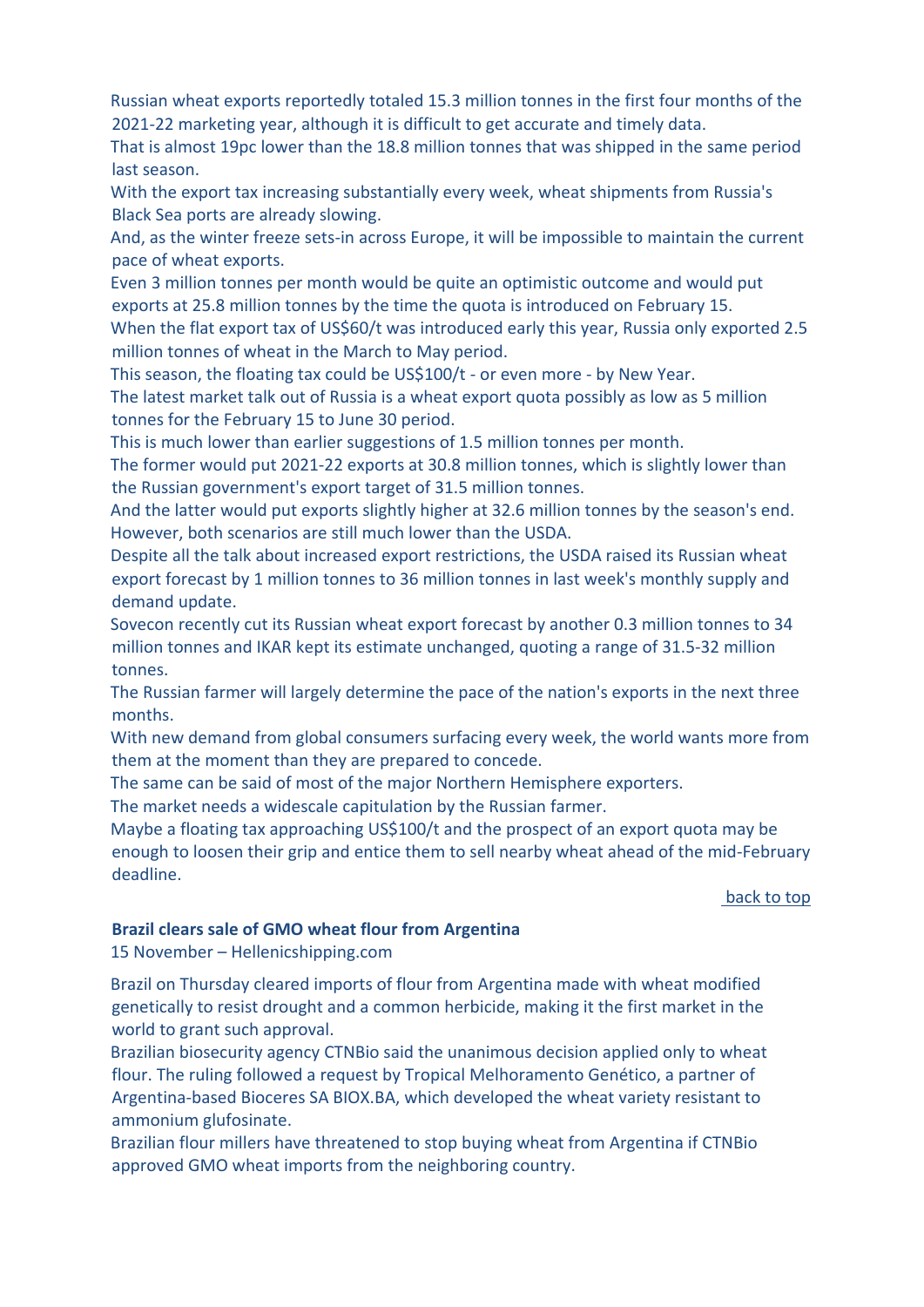"The decision was by a technical agency, but it is important to see what the Brazilian market wants. It looks like consumers in Brazil do not want GMO wheat," said Gustavo Idigoras, head of Argentina's CIARA-CEC chamber of grains exporters.

Some 55,000 hectares in Argentina have been planted with the GMO wheat on a experimental basis, according to company disclosures.

[back to top](#page-0-0) 

#### <span id="page-9-0"></span>**Saudi Arabia barley imports down due to vessel shortage**

11 November – World-grain.com

Saudi Arabia will import 30% less barley in the first six months of 2021-22 compared to the same period a year ago due to a shortage of vessels, according to a report from the Foreign Agricultural Service of the US Department of Agriculture (USDA).

Imports are expected to total 2.8 million tonnes from July to December 2021. The drop in imports was due to a shortage of vessels that are lined up to load commodities to China or are waiting at Chinese ports to unload cargoes, the USDA said. In addition to affecting imports it has increased the overall price.

Australia is currently the most competitive barley supplier but it is facing an acute shortage of vessels because of prior commitments to shipping wheat and canola. As a result, Australia is lagging behind by about three months in delivering barley to Saudi Arabia. Total barley imports for 2021-22 are estimated at 5.5 million tonnes, 21% lower than the USDA official estimate of 7 million tonnes. The import estimate takes into consideration the continued shortage of vessels.

[back to top](#page-0-0) 

### <span id="page-9-1"></span>**Worst to come: pasta makers fret over durum wheat supply crunch**

10 November – Reuters.com

Italian pasta makers are fearful of a substantial supply squeeze in the coming months after this summer's durum wheat price shock, as the market runs out of ways to offset a dire harvest in top exporter Canada.

Extreme heat and drought this year in the North American country, which usually accounts for about two-thirds of global durum trade, are expected to cut output there by about 3 million tonnes to nearly 50% below 2020 levels.

That has sent durum quotations to 13-year highs, stoking concerns about food inflation at a time when many economies are struggling to recover from COVID-19.

An index of food prices from the United Nations Food and Agriculture Organization is at a 10-year high, with the cost of bread also climbing as European wheat prices hit a 13-year peak this month. read more

With forecasts for Italy's domestic durum crop, which typically covers most of pasta makers' needs, also recently cut, the country's food producers are particularly exposed to turmoil in the wider market for the niche wheat variety.

Some Italian processors risk being caught short when the local crop runs out and may see production stoppages in the coming months, Strategie Grains analyst Severine Omnes-Maisons said.

"In terms of prices and scarcity of durum, the worst is perhaps still to come."

Canada's output wilted just as world durum stocks were already at a six-year low, partly due to at-home hoarding of pasta during pandemic lockdowns.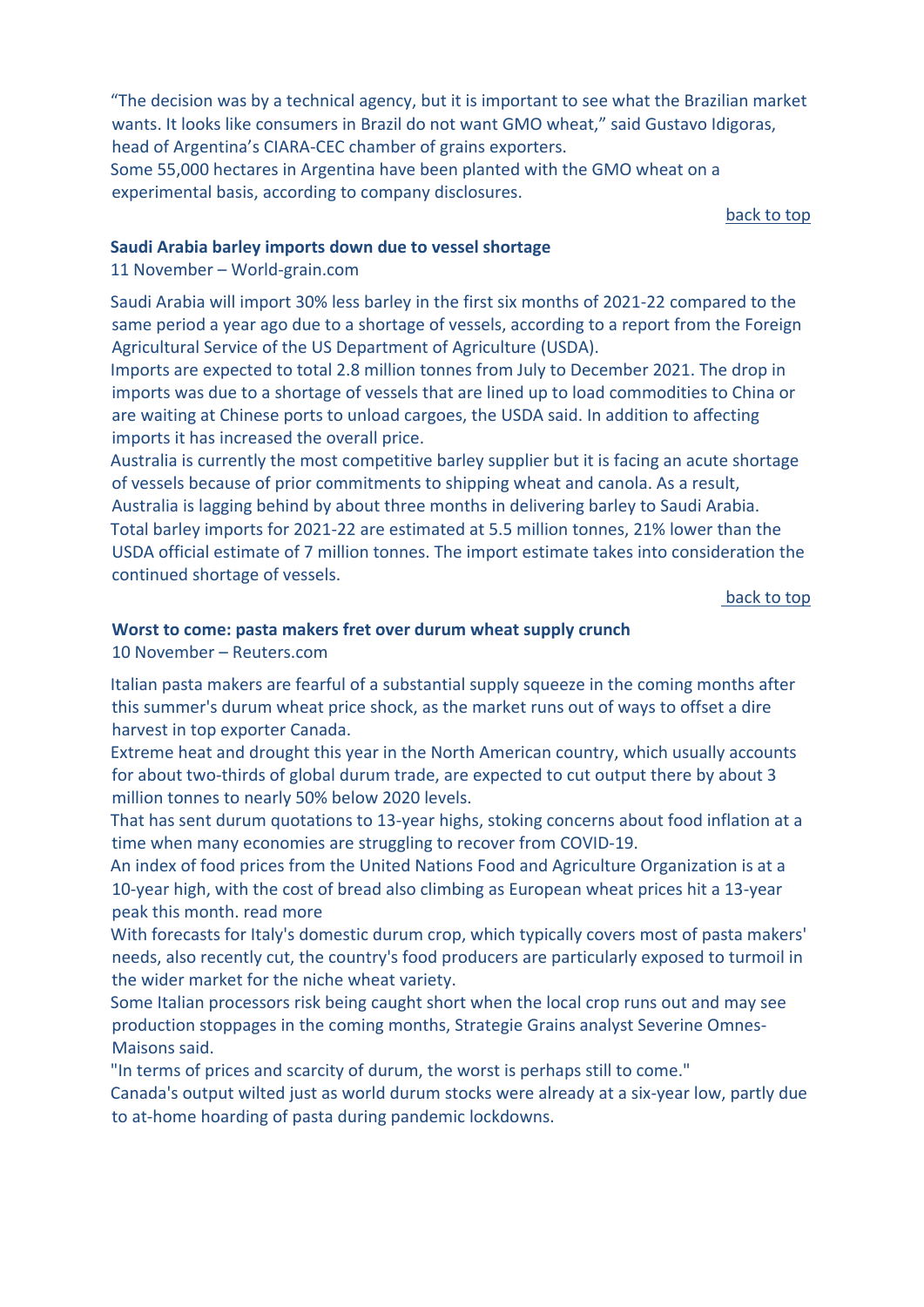Several crops have seen prices jump this year due to harvest setbacks and mounting supply chain costs, but tensions in durum have been particularly intense, with export prices almost doubling since June.

Italy's durum crop had been expected to surpass 2020 levels this year, but the European Commission in October cut its estimate to 3.7 million tonnes from 4.3 million, leaving pasta makers fretting about availability in the first half of 2022.

"It will be more dramatic than it is now because at the moment we can find domestic wheat," said Vincenzo Divella, chief executive of the Divella pasta brand. "The situation with durum wheat is very serious."

Supply from this year's harvests may be even lower than anticipated. Unfavourable local crop reports in Canada suggest its official durum production estimate may be cut again in December, Omnes-Maisons says.

"Durum presents the greatest challenge in terms of balancing global import requirements with global export availability," Rhyl Doyle, director of export trading at Paterson Grain in Winnipeg, said.

Buyers have adjusted to some extent with non-Canadian supply. Australia has become the EU's second-largest durum supplier this season after Canada, while Mexico was expected to fill most of a large import purchase by Algeria in September.

Like Canada, the United States is set to see production drop by about half this year after suffering similar torrid weather since spring. France's rain-hit harvest meanwhile has curbed European supply.

That has led some to blame weather shifts for upsetting a balance of moderately warm and dry growing conditions suited to producing the hard, high-protein wheat variety.

"The increase in the price of durum wheat is a symptom of climate change," said Alberto Cartasegna, chief executive of Miscusi, which has a dozen restaurants in Italy.

Adjusting to low stocks will partly come from paying more for durum-based staples and switching to less costly common wheat.

Price rises are not expected to dampen pasta demand in wealthy European countries where pasta is required to be made from durum - despite double-digit percentage increases by some manufacturers that are being passed on partly to shoppers.

But consumption patterns may shift more in emerging economies.

North African households face an increase of around a quarter in the price of durum-based semolina bread, which is expected to reinforce the prevalence of soft wheat bread.

"We have no choice but to increase prices to cover costs," Abdelaziz Bouchireb, an Algerian baker, said of semolina bread.

Turkey, a major pasta exporter, earlier this year relaxed rules to increase the maximum share of common wheat allowed in pasta exports from 30% to 100% in response to dwindling durum supply.

Reduced demand in Turkey and North Africa is expected to account for the bulk of a 6% drop in global food use of durum in the 2021/22 season compared with pre-pandemic levels, Strategie Grains forecasts.

The International Grains Council projects that worldwide durum demand will hit a 19-year low in that period. Nevertheless it sees end-season durum stocks at a 14-year low, suggesting a tightrope for the market before next year's harvests.

Even in wealthy economies, households may feel the pinch.

Market data specialist Nielsen says supermarket prices of budget pasta brands - those most dependent on raw material costs - rose nearly 20% year-on-year in France in October, which could augur significant across-the-board increases to come.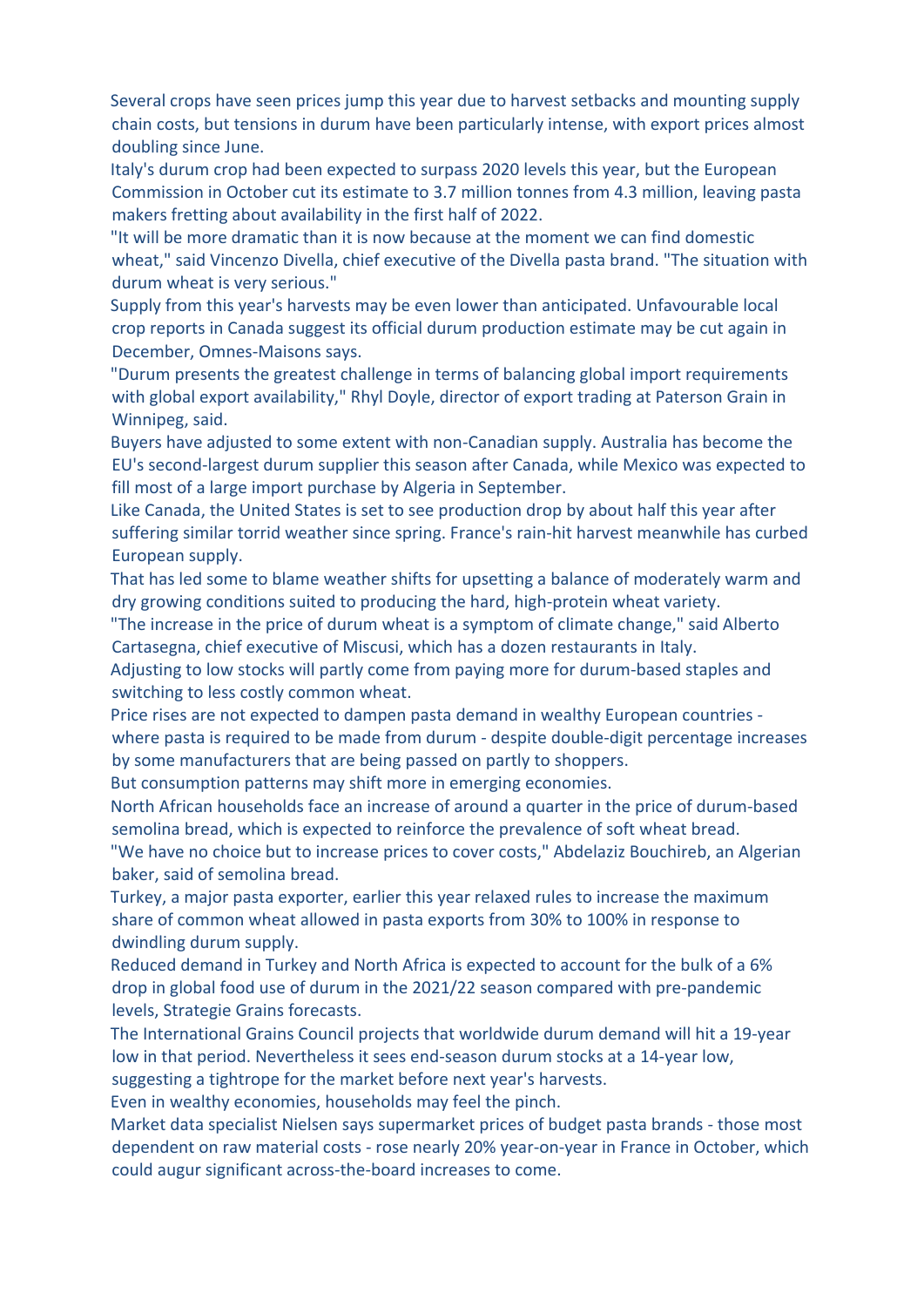In the United States, stores are still stocking products made with last year's durum, so the impact of tighter supplies has not reached the end of the supply chain, said Jeffrey McPike, a U.S.-based trader and consultant with McWheat Trading Inc. "It will," he warned.

[back to top](#page-0-0)

### <span id="page-11-0"></span>Reports

### **[Food Outlook](https://www.fao.org/documents/card/en/c/cb7491en) – FAO**

This report provides supply and demand forecasts for basic foodstuffs, fish and fishery products along with price analysis and policy information. The Special Feature examines the pathways and impacts of rapidly rising input prices, especially those of energy derived from fossil fuels, which can have detrimental effects on the global food economy in terms of their influence on food prices and future price developments, as well as their likely consequences for global food security.

#### <span id="page-11-1"></span>**Public food stockholding – [A review of policies and practices](https://www.fao.org/3/cb7146en/cb7146en.pdf) – FAO**

Public provision of food stocks has been a common feature of agricultural policy throughout history and in various geographical contexts – Asia and the Pacific, Europe, Latin America and the Caribbean, Near East and North Africa, North America, and Sub-Saharan Africa. This is because promoting food security, managing price risks protecting consumers, and supporting rural incomes are important social outcomes in any country, and addressing or mitigating the effects of market failures that prevent the achievement of these outcomes tends to be high on the public policy agenda.

### **[World Food and Agriculture](https://www.fao.org/documents/card/en/c/cb4477en/) – Statistical Yearbook 2021 – FAO**

This publication offers a synthesis of the major factors at play in the global food and agricultural landscape. Statistics are presented in four thematic chapters, covering the economic importance of agricultural activities, inputs, outputs and factors of production, their implications for food security and nutrition and their impacts on the environment. The Yearbook is meant to constitute a primary tool for policy makers, researchers and analysts, as well as the general public interested in the past, present and future path of food and agriculture.

#### **[The State of Food and Agriculture 2021](https://www.fao.org/documents/card/en/c/cb4476en) – FAO**

This year's report presents country-level indicators of the resilience of agrifood systems. The indicators measure the robustness of primary production and food availability, as well as physical and economic access to food. They can thus help assess the capacity of national agrifood systems to absorb shocks and stresses, a key aspect of resilience.

[back to top](#page-0-0)